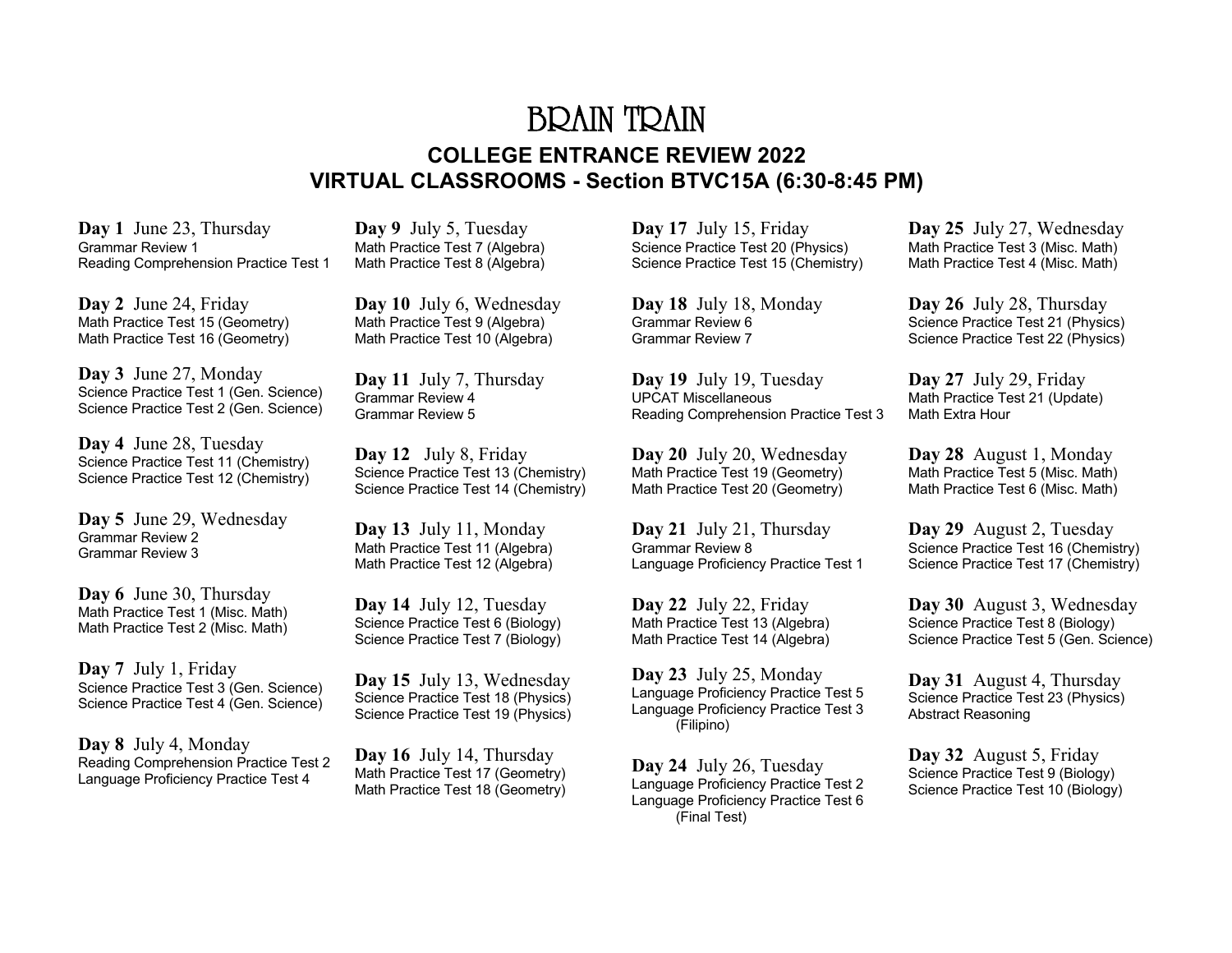# BRAIN TRAIN **COLLEGE ENTRANCE REVIEW 2022 VIRTUAL CLASSROOMS - Section BTVC15B (6:30-8:45 PM)**

**Day 1** June 23, Thursday Math Practice Test 7 (Algebra) Math Practice Test 8 (Algebra)

**Day 2** June 24, Friday Grammar Review 1 Reading Comprehension Practice Test 1

**Day 3** June 27, Monday Science Practice Test 18 (Physics) Science Practice Test 11 (Chemistry)

**Day 4** June 28, Tuesday Grammar Review 2 Grammar Review 3

**Day 5** June 29, Wednesday Science Practice Test 6 (Biology) Science Practice Test 1 (Gen. Science)

**Day 6** June 30, Thursday Science Practice Test 2 (Gen. Science) Science Practice Test 3 (Gen. Science)

**Day 7** July 1, Friday Math Practice Test 15 (Geometry) Math Practice Test 16 (Geometry)

**Day 8** July 4, Monday Science Practice Test 7 (Biology) Science Practice Test 8 (Biology) **Day 9** July 5, Tuesday Grammar Review 4 Grammar Review 5

**Day 10** July 6, Wednesday Reading Comprehension Practice Test 2 Language Proficiency Practice Test 4

**Day 11** July 7, Thursday Math Practice Test 9 (Algebra) Math Practice Test 10 (Algebra)

**Day 12** July 8, Friday Math Practice Test 1 (Misc. Math) Math Practice Test 2 (Misc. Math)

**Day 13** July 11, Monday Science Practice Test 19 (Physics) Science Practice Test 20 (Physics)

**Day 14** July 12, Tuesday Science Practice Test 12 (Chemistry) Science Practice Test 13 (Chemistry)

**Day 15** July 13, Wednesday Grammar Review 6 Grammar Review 7

**Day 16** July 14, Thursday Math Practice Test 11 (Algebra) Math Practice Test 12 (Algebra) **Day 17** July 15, Friday Science Practice Test 9 (Biology) Science Practice Test 10 (Biology)

**Day 18** July 18, Monday UPCAT Miscellaneous Reading Comprehension Practice Test 3

**Day 19** July 19, Tuesday Math Practice Test 17 (Geometry) Math Practice Test 18 (Geometry)

**Day 20** July 20, Wednesday Grammar Review 8 Language Proficiency Practice Test 1

**Day 21** July 21, Thursday Science Practice Test 21 (Physics) Science Practice Test 22 (Physics)

**Day 22** July 22, Friday Science Practice Test 4 (Gen. Science) Science Practice Test 5 (Gen. Science)

**Day 23** July 25, Monday Math Practice Test 13 (Algebra) Math Practice Test 14 (Algebra)

**Day 24** July 26, Tuesday Language Proficiency Practice Test 5 Language Proficiency Practice Test 3 (Filipino)

**Day 25** July 27, Wednesday Language Proficiency Practice Test 2 Language Proficiency Practice Test 6 (Final Test)

**Day 26** July 28, Thursday Science Practice Test 14 (Chemistry) Science Practice Test 15 (Chemistry)

**Day 27** July 29, Friday Math Practice Test 3 (Misc. Math) Math Practice Test 4 (Misc. Math)

**Day 28** August 1, Monday Science Practice Test 23 (Physics) Abstract Reasoning

**Day 29** August 2, Tuesday Math Practice Test 21 (Update) Math Extra Hour

**Day 30** August 3, Wednesday Science Practice Test 16 (Chemistry) Science Practice Test 17 (Chemistry)

**Day 31** August 4, Thursday Math Practice Test 5 (Misc. Math) Math Practice Test 6 (Misc. Math)

**Day 32** August 5, Friday Math Practice Test 19 (Geometry) Math Practice Test 20 (Geometry)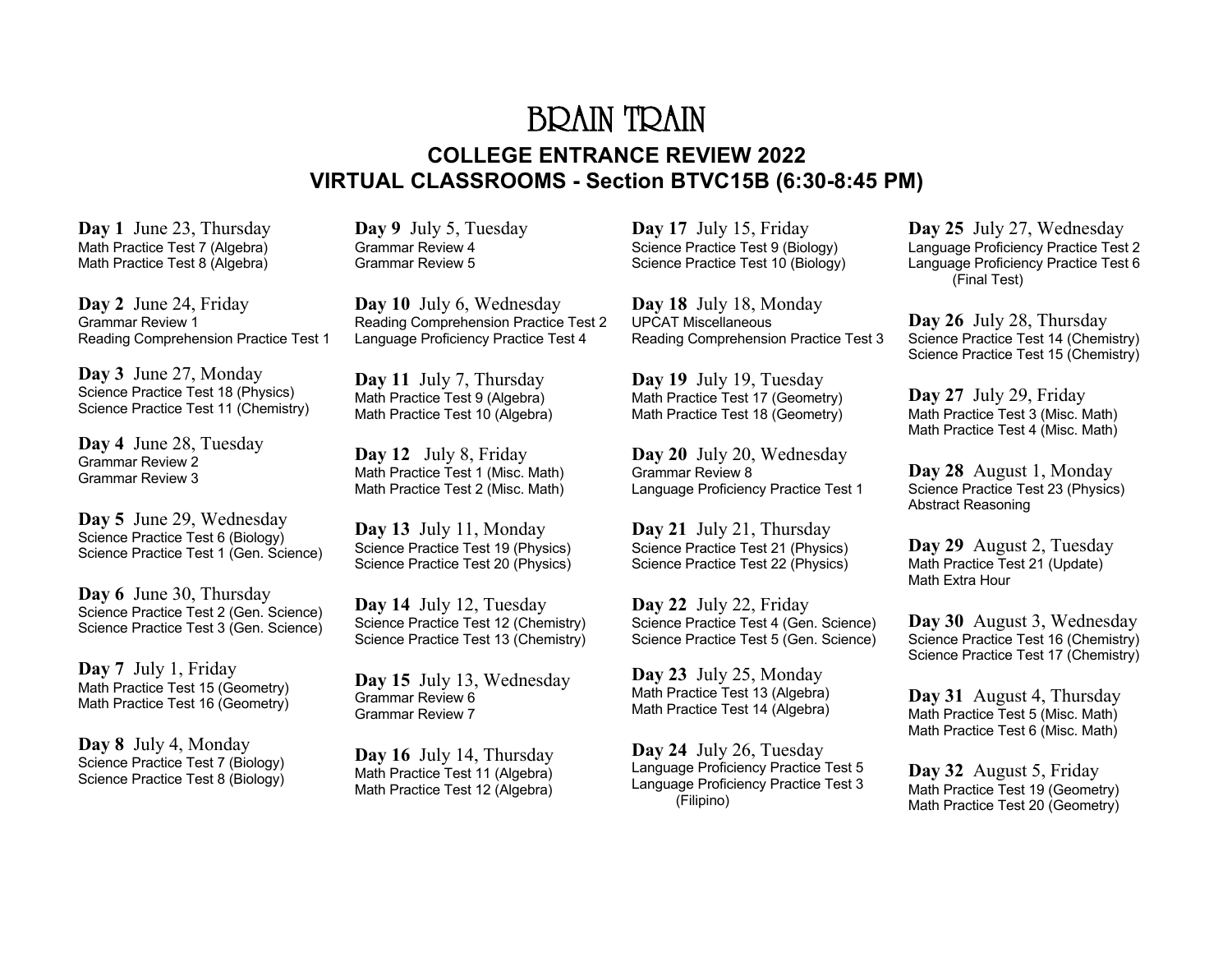# BRAIN TRAIN **COLLEGE ENTRANCE REVIEW 2022 VIRTUAL CLASSROOMS - Section BTVC15C (6:30-8:45 PM)**

**Day 1** June 23, Thursday Math Practice Test 1 (Misc. Math) Math Practice Test 2 (Misc. Math)

**Day 2** June 24, Friday Math Practice Test 7 (Algebra) Math Practice Test 8 (Algebra)

**Day 3** June 27, Monday Grammar Review 2 Grammar Review 3

**Day 4** June 28, Tuesday Science Practice Test 18 (Physics) Science Practice Test 19 (Physics)

**Day 5** June 29, Wednesday Science Practice Test 20 (Physics) Science Practice Test 21 (Physics)

**Day 6** June 30, Thursday Grammar Review 1 Reading Comprehension Practice Test 1

**Day 7** July 1, Friday Science Practice Test 11 (Chemistry) Science Practice Test 12 (Chemistry)

**Day 8** July 4, Monday Math Practice Test 9 (Algebra) Math Practice Test 10 (Algebra) **Day 9** July 5, Tuesday Math Practice Test 3 (Misc. Math) Math Practice Test 4 (Misc. Math)

**Day 10** July 6, Wednesday Grammar Review 4 Grammar Review 5

**Day 11** July 7, Thursday Reading Comprehension Practice Test 2 Language Proficiency Practice Test 4

**Day 12** July 8, Friday Science Practice Test 6 (Biology) Science Practice Test 7 (Biology)

**Day 13** July 11, Monday Science Practice Test 1 (Gen. Science) Science Practice Test 2 (Gen. Science)

**Day 14** July 12, Tuesday Math Practice Test 15 (Geometry) Math Practice Test 16 (Geometry)

**Day 15** July 13, Wednesday Math Practice Test 11 (Algebra) Math Practice Test 12 (Algebra)

**Day 16** July 14, Thursday Grammar Review 6 Grammar Review 7

**Day 17** July 15, Friday Science Practice Test 13 (Chemistry) Science Practice Test 22 (Physics)

**Day 18** July 18, Monday Science Practice Test 8 (Biology) Science Practice Test 9 (Biology)

**Day 19** July 19, Tuesday Math Practice Test 13 (Algebra) Math Practice Test 14 (Algebra)

**Day 20** July 20, Wednesday UPCAT Miscellaneous Reading Comprehension Practice Test 3

**Day 21** July 21, Thursday Science Practice Test 3 (Gen. Science) Science Practice Test 4 (Gen. Science)

**Day 22** July 22, Friday Math Practice Test 17 (Geometry) Math Practice Test 18 (Geometry)

**Day 23** July 25, Monday Math Practice Test 5 (Misc. Math) Math Practice Test 6 (Misc. Math)

**Day 24** July 26, Tuesday Math Practice Test 21 (Update) Math Extra Hour

**Day 25** July 27, Wednesday Language Proficiency Practice Test 5 Language Proficiency Practice Test 3 (Filipino)

**Day 26** July 28, Thursday Grammar Review 8 Language Proficiency Practice Test 1

**Day 27** July 29, Friday Science Practice Test 5 (Gen. Science) Science Practice Test 10 (Biology)

**Day 28** August 1, Monday Science Practice Test 14 (Chemistry) Science Practice Test 15 (Chemistry)

**Day 29** August 2, Tuesday Science Practice Test 23 (Physics) Abstract Reasoning

**Day 30** August 3, Wednesday Language Proficiency Practice Test 2 Language Proficiency Practice Test 6 (Final Test)

**Day 31** August 4, Thursday Math Practice Test 19 (Geometry) Math Practice Test 20 (Geometry)

**Day 32** August 5, Friday Science Practice Test 16 (Chemistry) Science Practice Test 17 (Chemistry)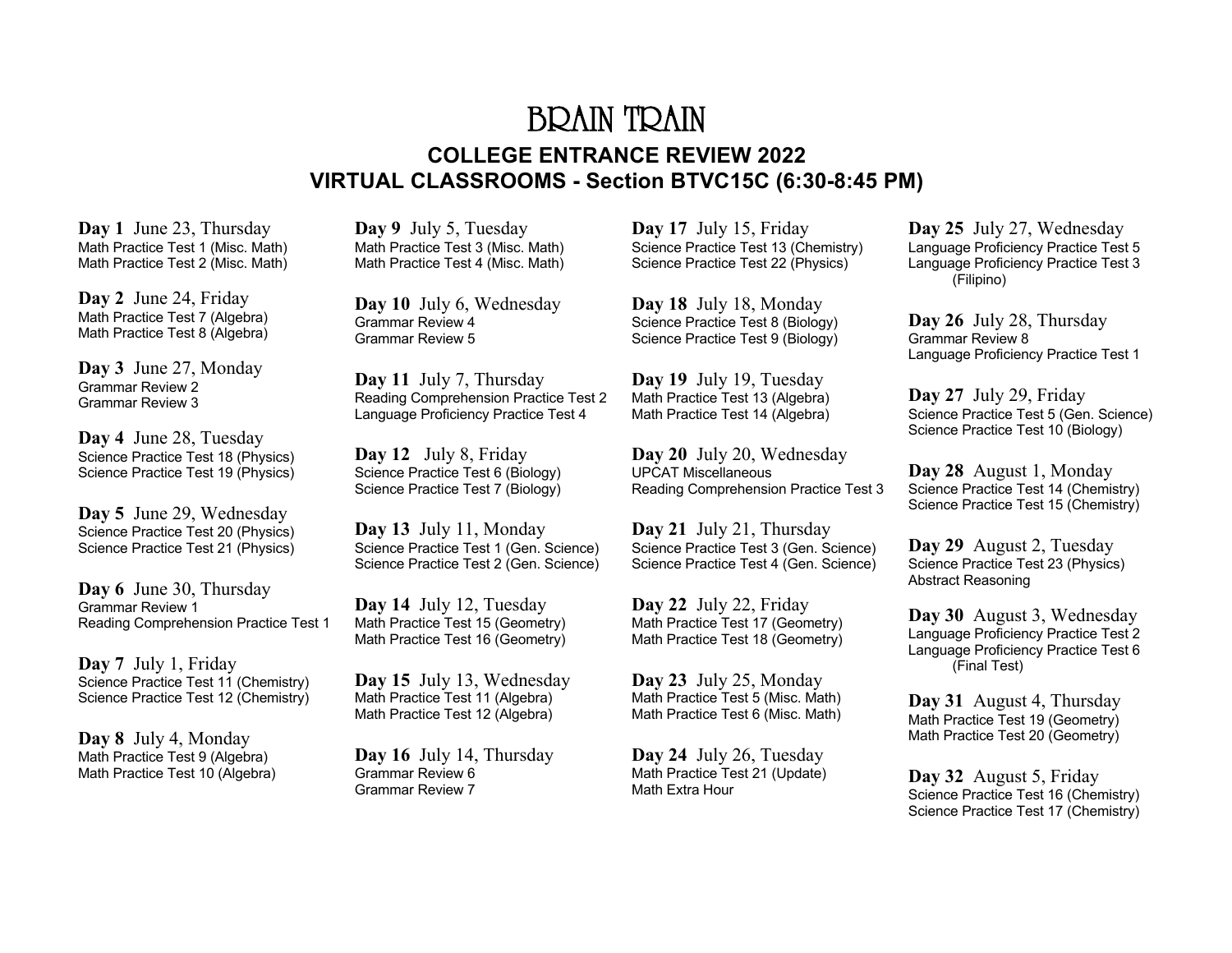# BRAIN TRAIN **COLLEGE ENTRANCE REVIEW 2022 VIRTUAL CLASSROOMS - Section BTVC15D (6:30-8:45 PM)**

**Day 1** June 23, Thursday Grammar Review 1 Grammar Review 2

**Day 2** June 24, Friday Science Practice Test 18 (Physics) Science Practice Test 19 (Physics)

**Day 3** June 27, Monday Science Practice Test 6 (Biology) Science Practice Test 7 (Biology)

**Day 4** June 28, Tuesday Math Practice Test 1 (Misc. Math) Math Practice Test 2 (Misc. Math)

**Day 5** June 29, Wednesday Math Practice Test 7 (Algebra) Math Practice Test 8 (Algebra)

**Day 6** June 30, Thursday Science Practice Test 20 (Physics) Science Practice Test 11 (Chemistry)

**Day 7** July 1, Friday Math Practice Test 9 (Algebra) Math Practice Test 10 (Algebra)

**Day 8** July 4, Monday Grammar Review 3 Grammar Review 4

**Day 9** July 5, Tuesday Reading Comprehension Practice Test 1 Language Proficiency Practice Test 4

**Day 10** July 6, Wednesday Science Practice Test 8 (Biology) Science Practice Test 9 (Biology)

**Day 11** July 7, Thursday Science Practice Test 21 (Physics) Science Practice Test 22 (Physics)

**Day 12** July 8, Friday Math Practice Test 15 (Geometry) Math Practice Test 16 (Geometry)

**Day 13** July 11, Monday Math Practice Test 3 (Misc. Math) Math Practice Test 4 (Misc. Math)

**Day 14** July 12, Tuesday Science Practice Test 1 (Gen. Science) Science Practice Test 2 (Gen. Science)

**Day 15** July 13, Wednesday Grammar Review 5 Grammar Review 6

**Day 16** July 14, Thursday Reading Comprehension Practice Test 2 UPCAT Miscellaneous

**Day 17** July 15, Friday Science Practice Test 3 (Gen. Science) Science Practice Test 4 (Gen. Science)

**Day 18** July 18, Monday Math Practice Test 11 (Algebra) Math Practice Test 12 (Algebra)

**Day 19** July 19, Tuesday Science Practice Test 12 (Chemistry) Science Practice Test 13 (Chemistry)

**Day 20** July 20, Wednesday Math Practice Test 13 (Algebra) Math Practice Test 14 (Algebra)

**Day 21** July 21, Thursday Math Practice Test 17 (Geometry) Math Practice Test 18 (Geometry)

**Day 22** July 22, Friday Science Practice Test 23 (Physics) Abstract Reasoning

**Day 23** July 25, Monday Science Practice Test 14 (Chemistry) Science Practice Test 15 (Chemistry)

**Day 24** July 26, Tuesday Math Practice Test 5 (Misc. Math) Math Practice Test 6 (Misc. Math)

**Day 25** July 27, Wednesday Grammar Review 7 Grammar Review 8

**Day 26** July 28, Thursday Math Practice Test 19 (Geometry) Math Practice Test 20 (Geometry)

**Day 27** July 29, Friday Science Practice Test 10 (Biology) Science Practice Test 5 (Gen. Science)

**Day 28** August 1, Monday Language Proficiency Practice Test 1 Language Proficiency Practice Test 2

**Day 29** August 2, Tuesday Language Proficiency Practice Test 5 Reading Comprehension Practice Test 3

**Day 30** August 3, Wednesday Language Proficiency Practice Test 3 (Filipino) Language Proficiency Practice Test 6 (Final Test)

**Day 31** August 4, Thursday Science Practice Test 16 (Chemistry) Science Practice Test 17 (Chemistry)

**Day 32** August 5, Friday Math Practice Test 21 (Update) Math Extra Hour